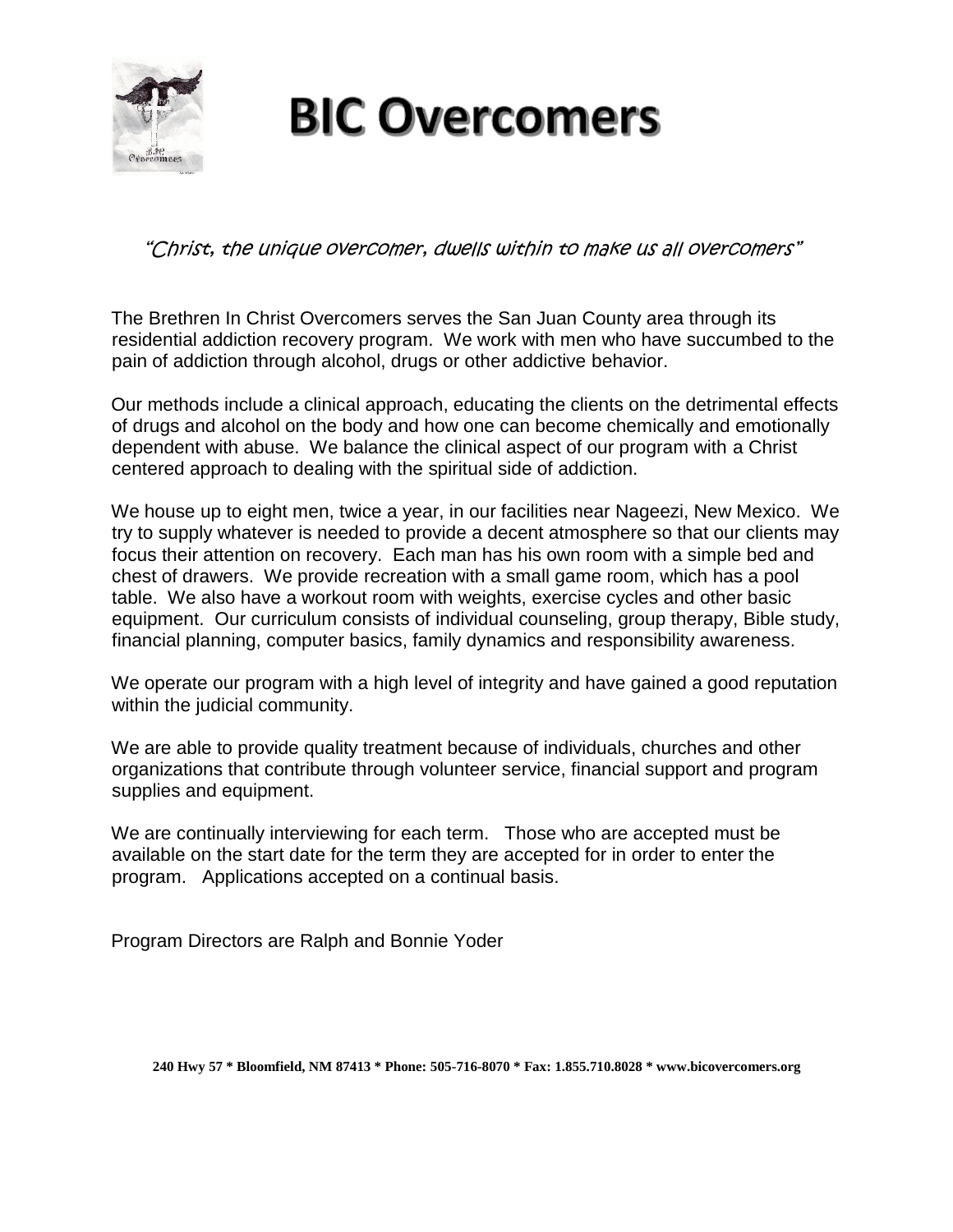## **OVERCOMERS PROGRAM INFORMATION NEW TERM BIC OVERCOMERS 240 NM 57 Bloomfield NM 87413 505.716.8070**

Date: \_\_\_\_\_\_\_\_\_\_\_\_\_\_\_\_\_\_\_\_\_\_\_\_\_\_\_\_

To:  $\overline{\phantom{a}}$ 

Thank you for your interest in the BIC Overcomers Program. Your name will be placed on the Waiting List *as soon as we receive your completed application*. Enclosed is an application, which needs to be completely filled out and returned as soon as possible. If we *do not receive* the application your *name will not* be added to the Waiting List.

- WHAT: Long term residential and aftercare alcohol/drug rehabilitation program for men- three (3) months residential and three (3) months aftercare.
- WHO: Maximum number of eight (8) men accepted.
- WHERE: 30 miles South of Bloomfield, NM on the Brethren In Christ Mission campus
- COST: \$1500 (\$300 due on check in, remainder due before end of residential term)
- CONTACT: Ralph or Bonnie Yoder, Directors, BIC Overcomers

#### INFORMATION REQUIRED

- 1. Application and questionnaire completely filled out, signed and returned as soon as possible. It is important to include phone numbers and personal/family contact name when requested. Read and sign Program Policies and return with application. **Only sign** the Request for Release of Information and return with application.
- 2. **If you are currently in prison,** include your **classification officer's name, phone number** and **mailing**  address on the application.
- 3. **If you are currently in SJDC, DWI Center or any other detention center or on probation** you *MUST*  include your probation officer and/or attorney, phone number and address on the application.
- 4. If the above information is not included then your application cannot be processed for an interview date.

## **NOTE:**

#### **YOUR NAME ON THE WAITING LIST** *DOES NOT MEAN ACCEPTANCE* **INTO THE OVERCOMERS PROGRAM.**

The BIC Overcomers will contact you for an interview. Those accepted into the program will be notified by letter.

You must be available to enter the program on the first day unless other arrangements are made in advance WITH YOUR PAROLE OFFICER OR CLASSIFICATION OFFICER OR OTHER REFERRAL CONTACT PERSON AND THE NAVAJO BIC OVERCOMERS.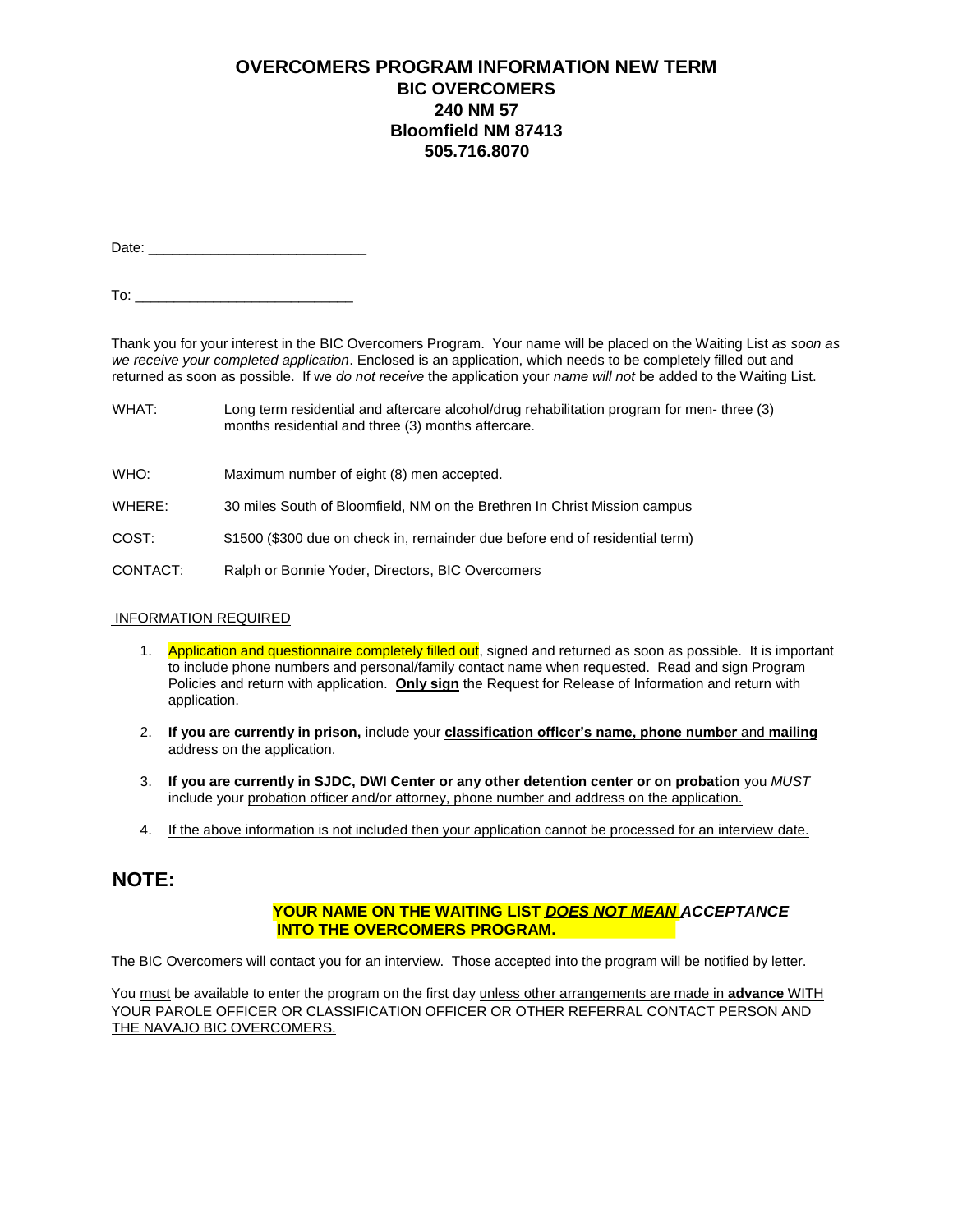BIC Overcomers 240 Hwy 57 Bloomfield, NM 87413 Phone: 505.716.8070 Fax: 1.855.710.8028

# **CONFIDENTIAL INFORMATION**  APPLICATION

Filling out and signing this application gives us the right to contact persons named for additional information. Filling out this application does not indicate acceptance into the program.

| DATE ________________________ |                                                                                                       |                                      |
|-------------------------------|-------------------------------------------------------------------------------------------------------|--------------------------------------|
|                               |                                                                                                       |                                      |
|                               | Social Security Number _____________________________CIB Number___________________                     |                                      |
|                               | Ethnicity: Native American ____Tribe ___________ Hispanic______ African American____ Anglo____        |                                      |
|                               |                                                                                                       |                                      |
| Current                       |                                                                                                       |                                      |
|                               |                                                                                                       |                                      |
| Home                          |                                                                                                       |                                      |
|                               |                                                                                                       |                                      |
| Telephone<br>Number__________ | (Please indicate location of phone i.e.: parent, wife, etc. Include message phone number, cell, etc.) |                                      |
|                               | Marital Status: Married _____________ Single ___________ Divorced __________ CL _______               |                                      |
|                               |                                                                                                       |                                      |
|                               |                                                                                                       | (Include work and or cell number)    |
|                               | If Currently Incarcerated: Admission Date _________ Expected Release Date _______ Where _______       |                                      |
|                               |                                                                                                       |                                      |
|                               | Court Date Pending? No ____Yes ____When _______ Where/What Court _______________________              |                                      |
|                               |                                                                                                       |                                      |
| Name of:                      |                                                                                                       |                                      |
|                               |                                                                                                       |                                      |
|                               |                                                                                                       | _Phone _____________________________ |
|                               |                                                                                                       | Phone ______________________________ |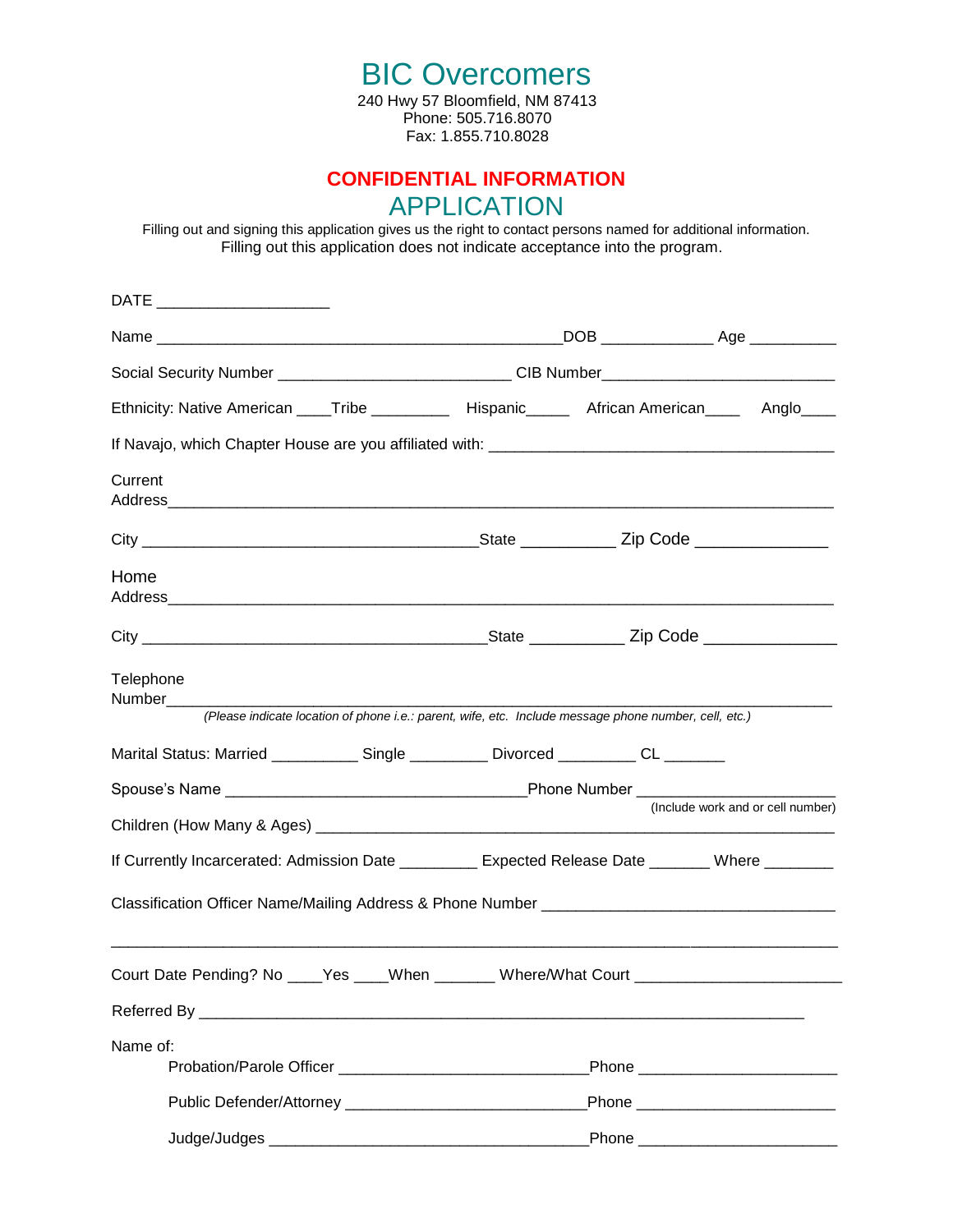| List All Charges, Past & Current |  |
|----------------------------------|--|
|                                  |  |

| Depression                                            |          | <b>Dizziness</b>                                                                                                                                                                                                                                                                                                                                                                                                                                                                                                      |
|-------------------------------------------------------|----------|-----------------------------------------------------------------------------------------------------------------------------------------------------------------------------------------------------------------------------------------------------------------------------------------------------------------------------------------------------------------------------------------------------------------------------------------------------------------------------------------------------------------------|
| Heart Problems Hepatitis High Blood Pressure Insomnia |          | <b>Memory Loss</b>                                                                                                                                                                                                                                                                                                                                                                                                                                                                                                    |
|                                                       |          |                                                                                                                                                                                                                                                                                                                                                                                                                                                                                                                       |
|                                                       |          |                                                                                                                                                                                                                                                                                                                                                                                                                                                                                                                       |
|                                                       |          |                                                                                                                                                                                                                                                                                                                                                                                                                                                                                                                       |
|                                                       |          |                                                                                                                                                                                                                                                                                                                                                                                                                                                                                                                       |
|                                                       |          |                                                                                                                                                                                                                                                                                                                                                                                                                                                                                                                       |
|                                                       |          |                                                                                                                                                                                                                                                                                                                                                                                                                                                                                                                       |
|                                                       |          |                                                                                                                                                                                                                                                                                                                                                                                                                                                                                                                       |
|                                                       |          |                                                                                                                                                                                                                                                                                                                                                                                                                                                                                                                       |
|                                                       |          |                                                                                                                                                                                                                                                                                                                                                                                                                                                                                                                       |
|                                                       |          |                                                                                                                                                                                                                                                                                                                                                                                                                                                                                                                       |
|                                                       |          |                                                                                                                                                                                                                                                                                                                                                                                                                                                                                                                       |
| Yes                                                   | No       |                                                                                                                                                                                                                                                                                                                                                                                                                                                                                                                       |
|                                                       | No       |                                                                                                                                                                                                                                                                                                                                                                                                                                                                                                                       |
| Yes                                                   |          |                                                                                                                                                                                                                                                                                                                                                                                                                                                                                                                       |
| Yes                                                   | No       |                                                                                                                                                                                                                                                                                                                                                                                                                                                                                                                       |
| Yes                                                   | No       |                                                                                                                                                                                                                                                                                                                                                                                                                                                                                                                       |
| Yes                                                   | No       |                                                                                                                                                                                                                                                                                                                                                                                                                                                                                                                       |
| Yes                                                   | No       |                                                                                                                                                                                                                                                                                                                                                                                                                                                                                                                       |
| Yes<br>Yes                                            | No<br>No |                                                                                                                                                                                                                                                                                                                                                                                                                                                                                                                       |
|                                                       |          | Have you been tested for HIV or AIDS? ______ Date of testing _______ Results_______________________<br>Circle Any of the Following Items That You Have Had Problems with Within the Last Two (2) Years:<br><b>Diabetes</b><br>Diarrhea<br>Liver Problems<br>Recently Lost or Gained Weight? Number of Pounds Number of Pounds<br>Circle Highest Level of Education: 7 8 9 10 11 12 GED College_____ years _____ other ___________<br>Do You Attend Church _____Where ________________Name of Church _________________ |

\_\_\_\_\_\_\_\_\_\_\_\_\_\_\_\_\_\_\_\_\_\_\_\_\_\_\_\_\_\_\_\_\_\_\_\_\_\_\_\_\_\_\_\_\_\_\_\_\_\_\_\_\_\_\_\_\_\_\_\_\_\_\_\_\_\_\_\_\_\_\_\_\_\_\_\_\_\_\_\_\_\_\_\_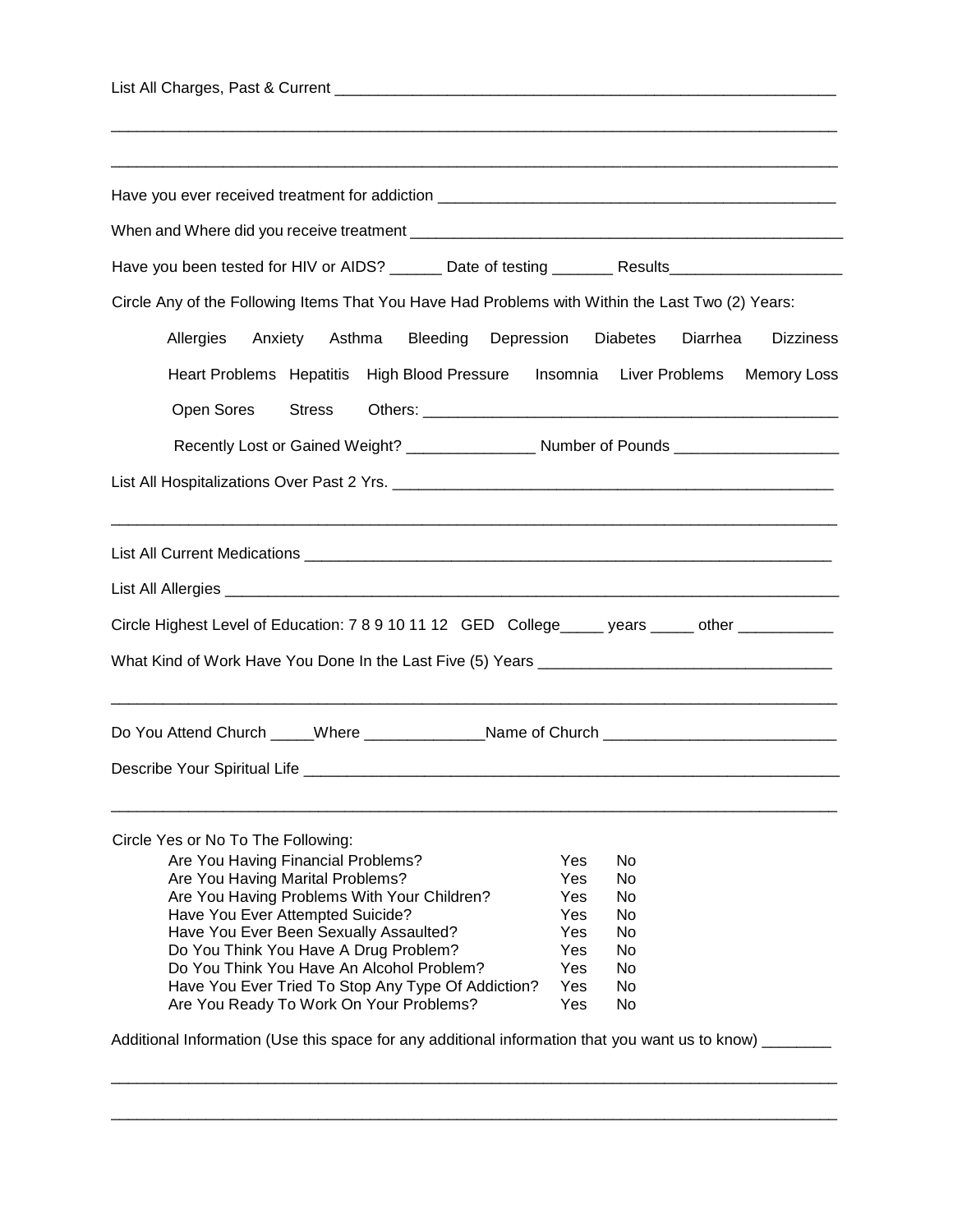| <b>MAST</b>                                                                                                                                     |       |            |           |
|-------------------------------------------------------------------------------------------------------------------------------------------------|-------|------------|-----------|
|                                                                                                                                                 | Date: |            |           |
| <b>Instructions:</b> Place an X on the line to indicate your response.                                                                          |       | <b>YES</b> | <b>NO</b> |
| 1. Do you feel you are a normal drinker?                                                                                                        |       |            |           |
| 2. Have you ever awakened the morning after some drinking the night before<br>and found that you could not remember part of the evening before? |       |            |           |
| 3. Does your wife or parents ever worry or complain about your drinking?                                                                        |       |            |           |
| 4. Can you stop drinking without a struggle after one or two drinks?                                                                            |       |            |           |
| 5. Do you ever feel bad about your drinking?                                                                                                    |       |            |           |
| 6. Do friends or relatives think you are a normal drinker?                                                                                      |       |            |           |
| 7. Do you ever try to limit your drinking to certain times of the day or to certain<br>places?                                                  |       |            |           |
| 8. Are you always able to stop drinking when you want to?                                                                                       |       |            |           |
| 9. Have you ever attended a meeting of Alcoholics Anonymous AA?                                                                                 |       |            |           |
| 10. Have you gotten into fights when drinking?                                                                                                  |       |            |           |
| 11. Has drinking ever created problems with you and your wife?                                                                                  |       |            |           |
| 12. Has your wife or other family member ever gone to anyone for help about<br>your drinking?                                                   |       |            |           |
| 13. Have you ever lost friends or girlfriends because of your drinking?                                                                         |       |            |           |
| 14. Have you ever gotten into trouble at work because of drinking?                                                                              |       |            |           |
| 15. Have you ever lost a job because of drinking?                                                                                               |       |            |           |
| 16. Have you ever neglected your obligations, your family, or your work for 2 or<br>more days in a row because you were drinking?               |       |            |           |
| 17. Do you ever drink before noon?                                                                                                              |       |            |           |
| 18. Have you ever been told you have liver trouble? Cirrhosis?                                                                                  |       |            |           |
| 19. Have you ever had delirium tremens DTs, severe shaking, after heavy<br>drinking?                                                            |       |            |           |
| 20. Have you ever gone to anyone for help about your drinking?                                                                                  |       |            |           |
| 21. Have you ever been in a hospital because of your drinking?                                                                                  |       |            |           |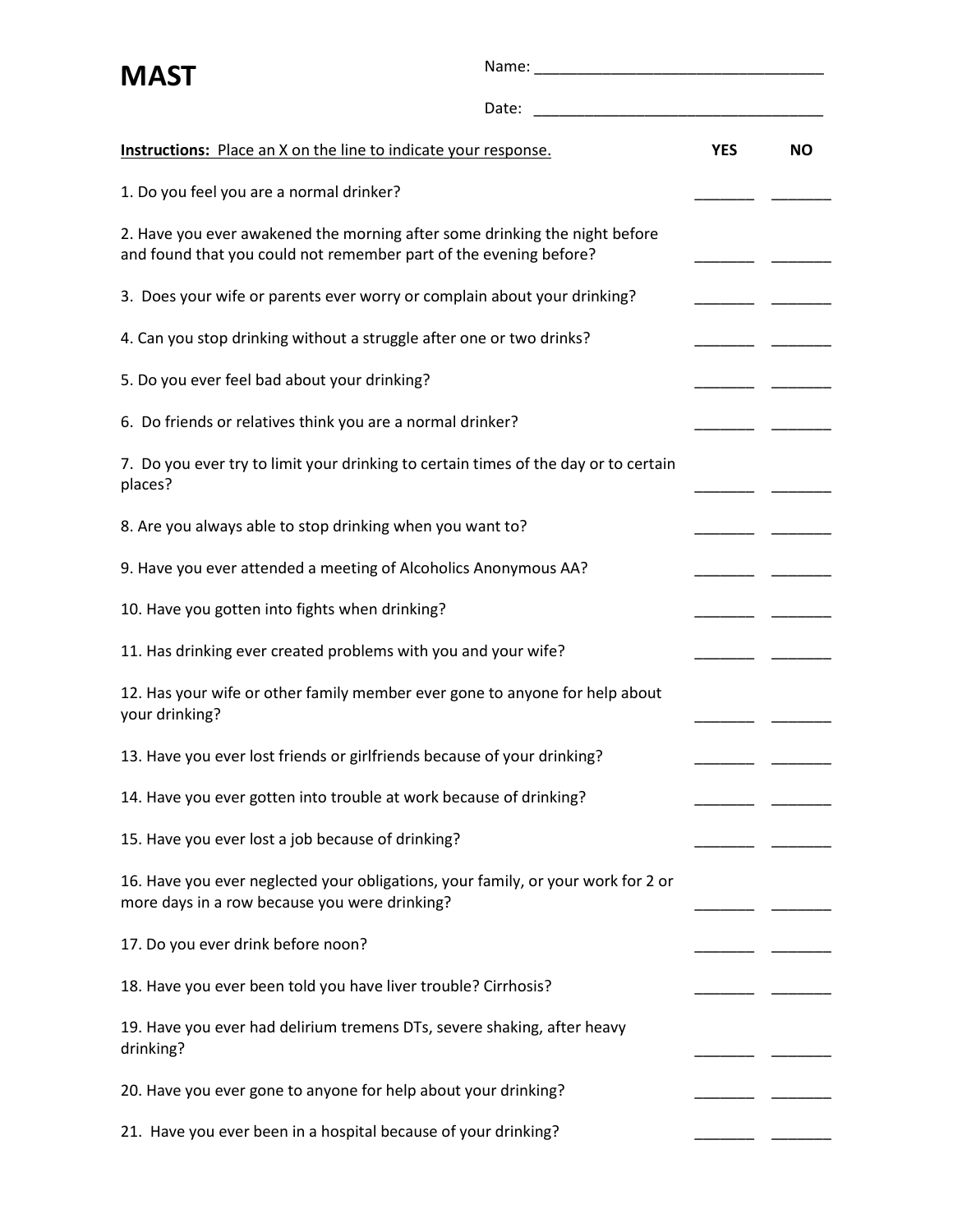| 22. Have you ever been a patient in a psychiatric hospital or on a psychiatric<br>ward of a general hospital where drinking was part of the problem?                                                 |  |
|------------------------------------------------------------------------------------------------------------------------------------------------------------------------------------------------------|--|
| 23. Have you ever been seen at a psychiatric or mental health clinic, or gone to<br>a doctor, social worker, or clergyman for help with an emotional problem in<br>which drinking has played a part? |  |
| 24. Have you ever been arrested, even for a few hours, because of drunk<br>behavior?                                                                                                                 |  |
| 25. Have you ever been arrested for drunk driving or driving after drinking?                                                                                                                         |  |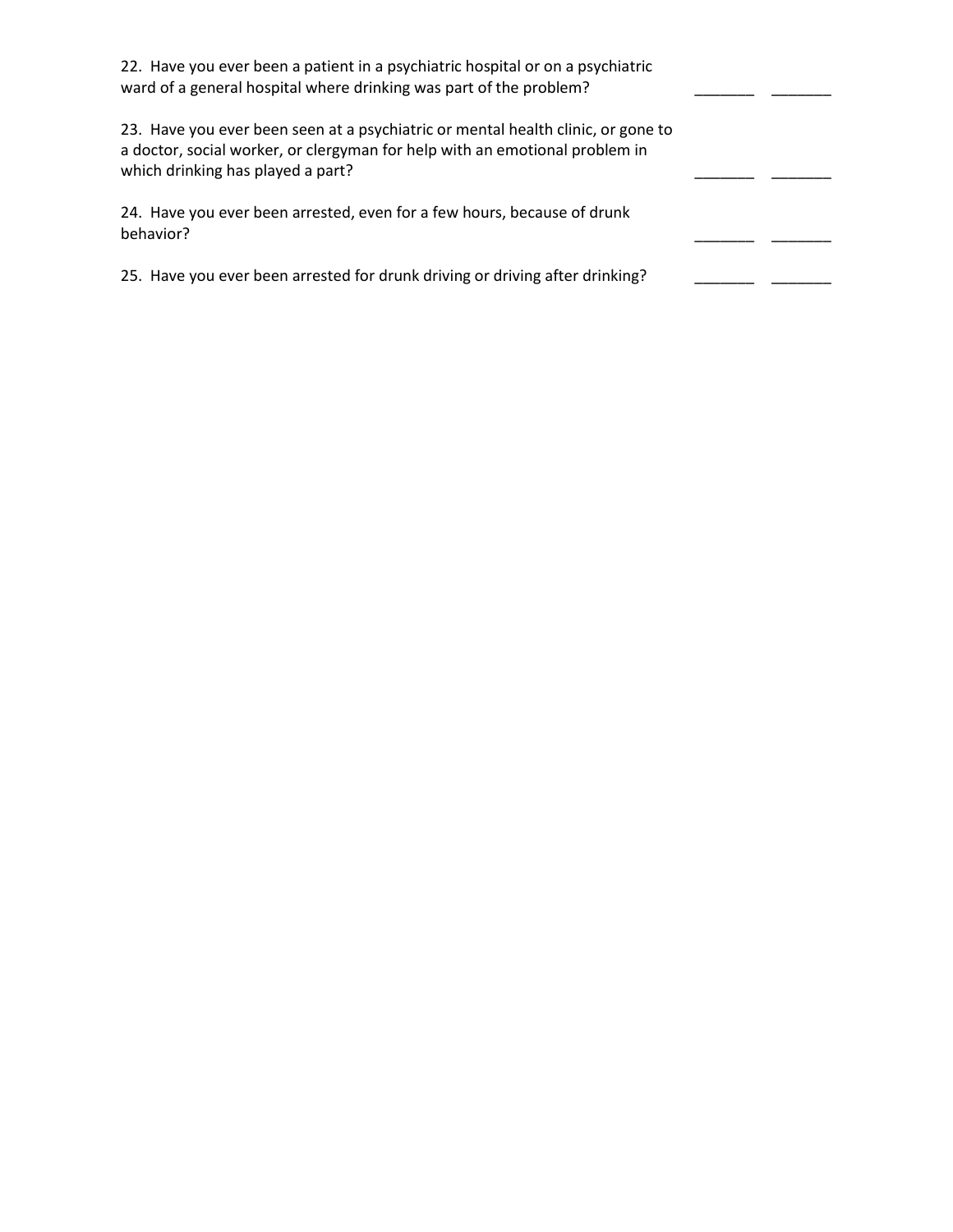## Request for Release of Information

I, \_\_\_\_\_\_\_\_\_\_\_\_\_\_\_\_\_\_\_\_\_\_\_\_\_\_\_\_\_\_\_\_\_\_\_\_\_\_\_\_, give the BIC Overcomers permission to receive from/give to any records and pertinent information necessary for my treatment. This includes verbal and written information that includes consulting with attorneys and/or probation and parole officers regarding the possible admission, progress, termination and discharge from the BIC Overcomers.

| <b>Check Specific Information Requested</b> |                                                         |
|---------------------------------------------|---------------------------------------------------------|
| Immunization Record                         | <b>Court Records</b>                                    |
| <b>Health Records</b>                       | <b>Probation/Parole Records</b>                         |
| Health Summary                              | <b>Evaluation Reports</b><br>(D/A, psychological, etc.) |
| Other                                       |                                                         |

This request is valid for up to one year after the date of signatures. A completed copy is also valid. The BIC Overcomers will only release information that it directly produces.

\_\_\_\_\_\_\_\_\_\_\_\_\_\_\_\_\_\_\_\_\_\_\_\_\_\_\_\_\_\_\_\_\_\_\_\_\_\_\_\_\_\_\_\_\_\_\_\_\_\_\_\_\_\_\_\_\_\_\_\_\_\_\_\_\_\_\_\_\_\_\_\_\_\_\_\_

| Applicant Signature                   | Date |
|---------------------------------------|------|
| Authorized Overcomers Staff Signature |      |
|                                       | Date |